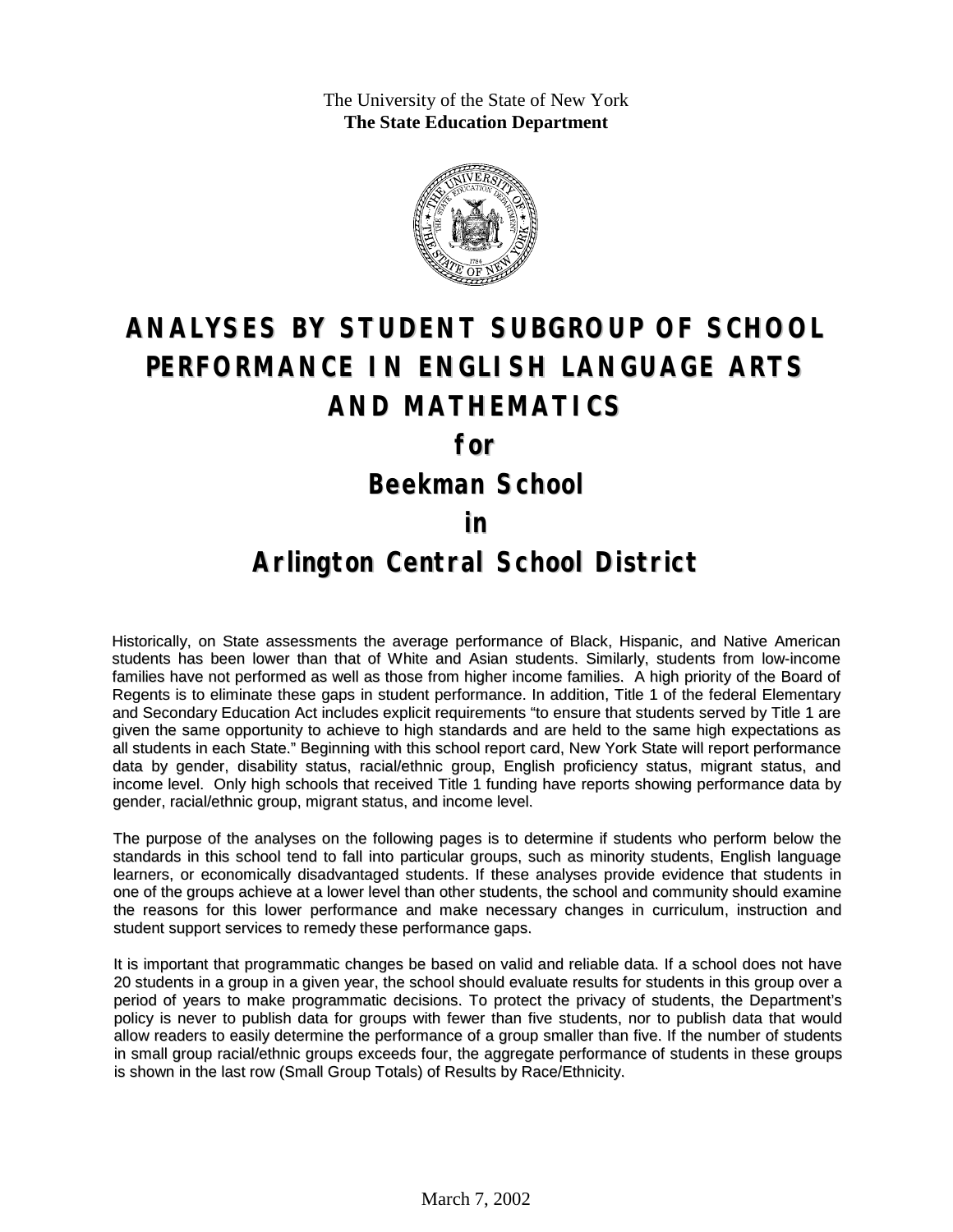## **Elementary English Language Arts**

A description of the performance levels and summary results for all general-education students and all students with disabilities can be found in the *Overview* of the New York State Report Card.

|                                          | <b>Counts of Students</b> |            |                             |               |                       |             |                |                | <b>Percentages</b><br>of Tested |                  |
|------------------------------------------|---------------------------|------------|-----------------------------|---------------|-----------------------|-------------|----------------|----------------|---------------------------------|------------------|
| <b>Student Subgroup</b>                  | <b>Not Tested</b>         |            |                             | <b>Tested</b> |                       |             |                |                | <b>Students</b>                 |                  |
|                                          | <b>ALT</b>                | <b>ELL</b> | No<br>Valid<br><b>Score</b> | Level<br>1    | Level<br>$\mathbf{2}$ | Level<br>3  | Level<br>4     | <b>Total</b>   | Level<br>$2 - 4$                | Level<br>$3 - 4$ |
| Results by Race/Ethnicity                |                           |            |                             |               |                       |             |                |                |                                 |                  |
| American Indian/Alaskan<br><b>Native</b> | $\mathbf 0$               | 0          | $\mathbf 0$                 | $\mathbf 0$   | $\mathbf 0$           | $\mathbf 0$ | 0              | $\mathbf 0$    | 0%                              | 0%               |
| <b>Black</b>                             | 0                         | 0          | $\pmb{0}$                   | $\mathbf s$   | $\mathbf S$           | s           | s              | 3              | $\mathbf s$                     | s                |
| Hispanic                                 | 0                         | 0          | $\pmb{0}$                   | s             | $\mathsf{s}$          | s           | s              | 3              | s                               | s                |
| Asian or Pacific Islander                | $\mathbf 0$               | 0          | 0                           | s             | $\mathbf s$           | ${\bf s}$   | s              | $\overline{2}$ | $\mathbf s$                     | s                |
| White                                    | $\overline{2}$            | 0          | $\mathbf{2}$                | 6             | 21                    | 58          | 19             | 104            | 94%                             | 74%              |
| Total                                    | 2                         | 0          | $\mathbf{2}$                | 6             | 23                    | 62          | 21             | 112            | 95%                             | 74%              |
| Small Group Totals (s)                   | 0                         | 0          | 0                           | 0             | 2                     | 4           | 2              | 8              | 100%                            | 75%              |
| Results by Gender                        |                           |            |                             |               |                       |             |                |                |                                 |                  |
| Female                                   | $\mathbf{1}$              | 0          | $\mathbf{1}$                | 3             | 11                    | 29          | $\overline{7}$ | 50             | 94%                             | 72%              |
| Male                                     | $\mathbf{1}$              | 0          | 1                           | 3             | 12                    | 33          | 14             | 62             | 95%                             | 76%              |
| Total                                    | $\mathbf{2}$              | 0          | 2                           | 6             | 23                    | 62          | 21             | 112            | 95%                             | 74%              |
| Results by English Proficiency Status    |                           |            |                             |               |                       |             |                |                |                                 |                  |
| <b>English Proficient</b>                | $\mathbf{2}$              | 0          | $\overline{2}$              | 6             | 23                    | 62          | 21             | 112            | 95%                             | 74%              |
| <b>Limited English Proficient</b>        | $\mathbf 0$               | 0          | $\pmb{0}$                   | $\pmb{0}$     | 0                     | $\mathbf 0$ | 0              | 0              | 0%                              | 0%               |
| Total                                    | 2                         | 0          | $\overline{2}$              | 6             | 23                    | 62          | 21             | 112            | 95%                             | 74%              |
| Results by Income Level                  |                           |            |                             |               |                       |             |                |                |                                 |                  |
| Economically<br>Disadvantaged            | $\pmb{0}$                 | 0          | $\mathbf 0$                 | s             | $\mathsf{s}$          | S           | s              | 4              | $\mathbf s$                     | s                |
| Not Disadvantaged                        | 2                         | 0          | $\overline{2}$              | s             | s                     | s           | s              | 108            | s                               | s                |
| Total                                    | 2                         | 0          | 2                           | 6             | 23                    | 62          | 21             | 112            | 95%                             | 74%              |
| Results by Migrant Status                |                           |            |                             |               |                       |             |                |                |                                 |                  |
| <b>Migrant Family</b>                    | 0                         | 0          | $\pmb{0}$                   | $\pmb{0}$     | 0                     | $\mathbf 0$ | 0              | 0              | 0%                              | 0%               |
| Not Migrant Family                       | $\mathbf{2}$              | 0          | $\mathbf{2}$                | 6             | 23                    | 62          | 21             | 112            | 95%                             | 74%              |
| Total                                    | 2                         | 0          | 2                           | 6             | 23                    | 62          | 21             | 112            | 95%                             | 74%              |

**Note. ALT** designates severely disabled students eligible for the New York State Alternate Assessment; **ELL** designates English language learners eligible for an alternative assessment of proficiency in reading English; and **No Valid Score** designates students who did not receive a valid test score because of absence from all or part of the test or because the test was administered under nonstandard conditions.